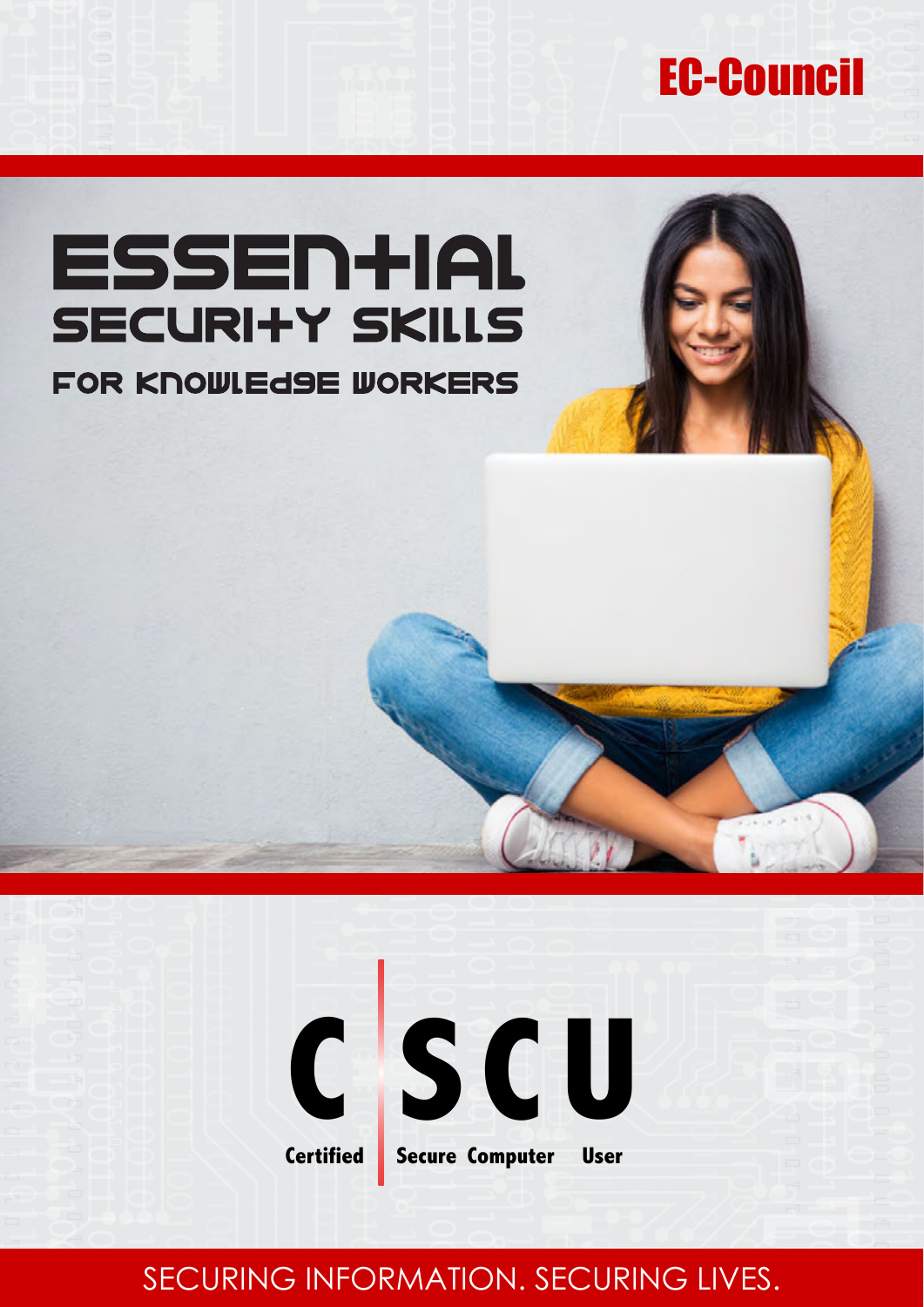

### **COURSE DESCRIPTION**

ing the students with<br>eet their information<br>of this program will be students they fine<br>this program will be there physical<br>et these totals on the studies to The CSCU training program aims at equipping the students with the necessary knowledge and skills to protect their information assets. The program is designed to interactively teach the students about the whole gamut of information security threats they face ranging from identity theft and credit card fraud to their physical safety. The skills acquired during the course of this program will not only help the students to identify these threats but also to mitigate them effectively.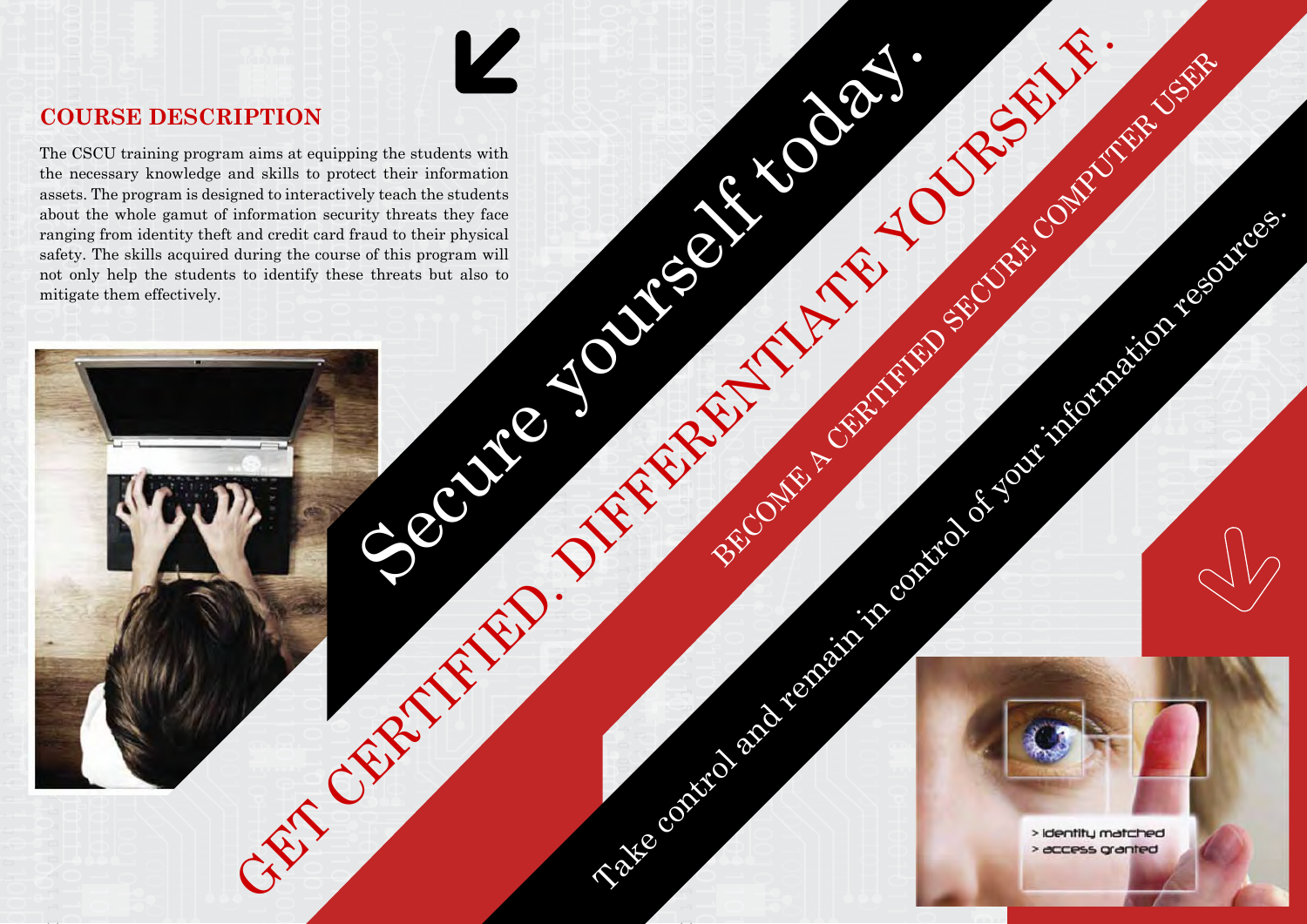## **WHAT WILL YOU LEARN**

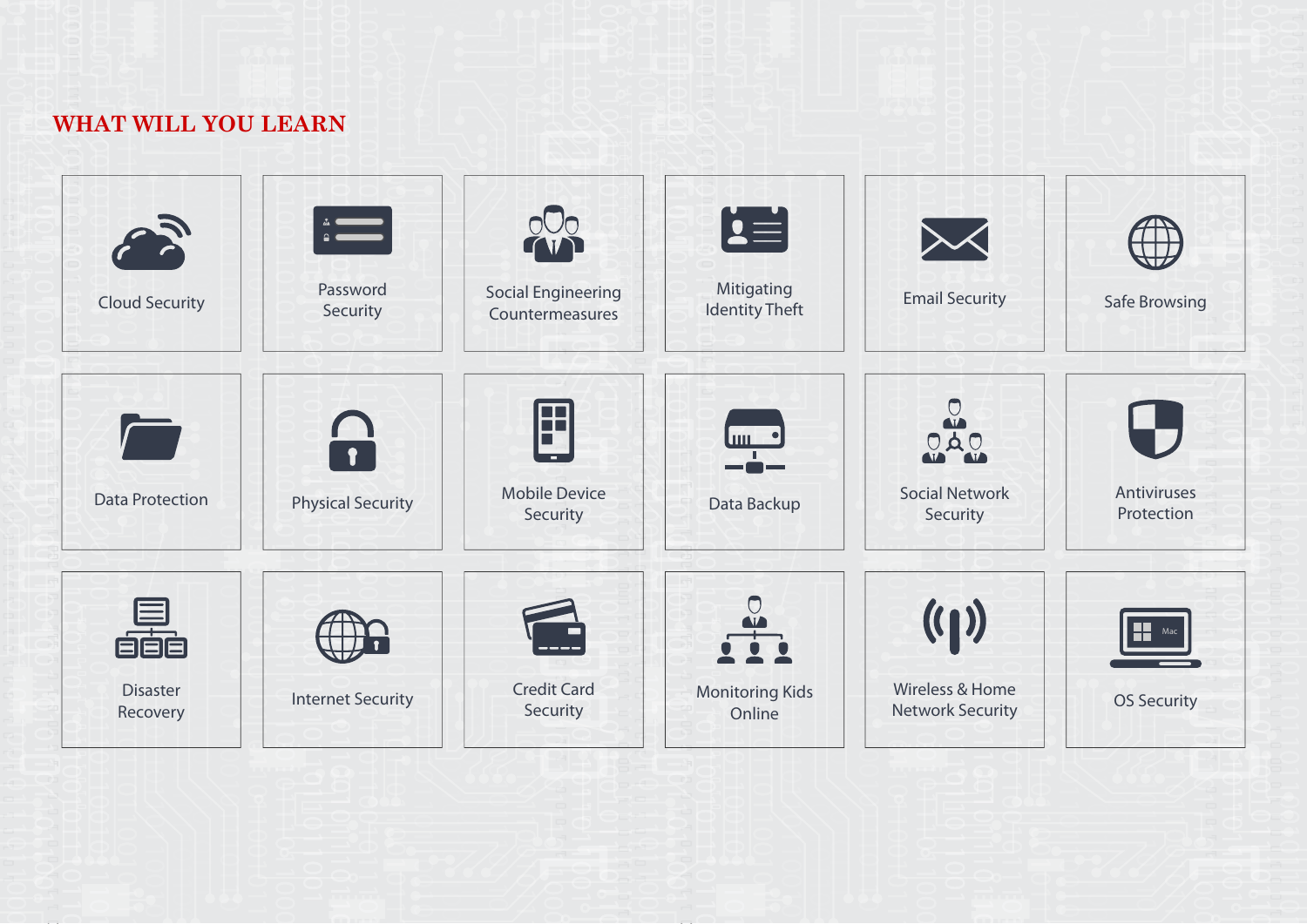



#### **TARGET AUDIENCE**

#### **COURSE DURATION**

16 Hours

#### **CERTIFICATION**

Educational institutions can provide greater value to students by providing them not only with one of the most updated courseware available today but with a certification that empower their students in the corporate world. The courseware comes complete with demo videos and scenario-based discussion questions to allow the student to gain actual skills.





## $\Box$  $\Box$  $\Box$  $\Box$  $\overline{\Pi}$  $\Box$  $\Box$  $\Box$  $\Box$

 $\Box$ 

Students will be prepared for EC-Council's CSCU exam 112-12

This certification is an excellent complement to educational offerings in the domain of security and networking.

This course is specifically designed for todays' computer users who uses the internet and the www extensively to work, study and play.

## **COURSE OUTLINE**

Introduction to Security Securing Operating Systems Malware and Antivirus Internet Security Security on Social Networking Sites Securing Email Communications Securing Mobile Devices Securing the Cloud Securing Network Connections Data Backup and Disaster Recovery



# **EXAM INFORMATION**

**EXAM NAME** CSCU (112-12) Exam

**CREDIT TOWARDS CERTIFICATION** Certified Secure Computer User (CSCU)

#### **EXAM DETAILS**

- Number of Questions: 50
- **Passing Score: 70%**
- **Test Duration: 2 Hours**
- Test Format: Multiple Choice
- Test Delivery: EC-Council Exam Portal